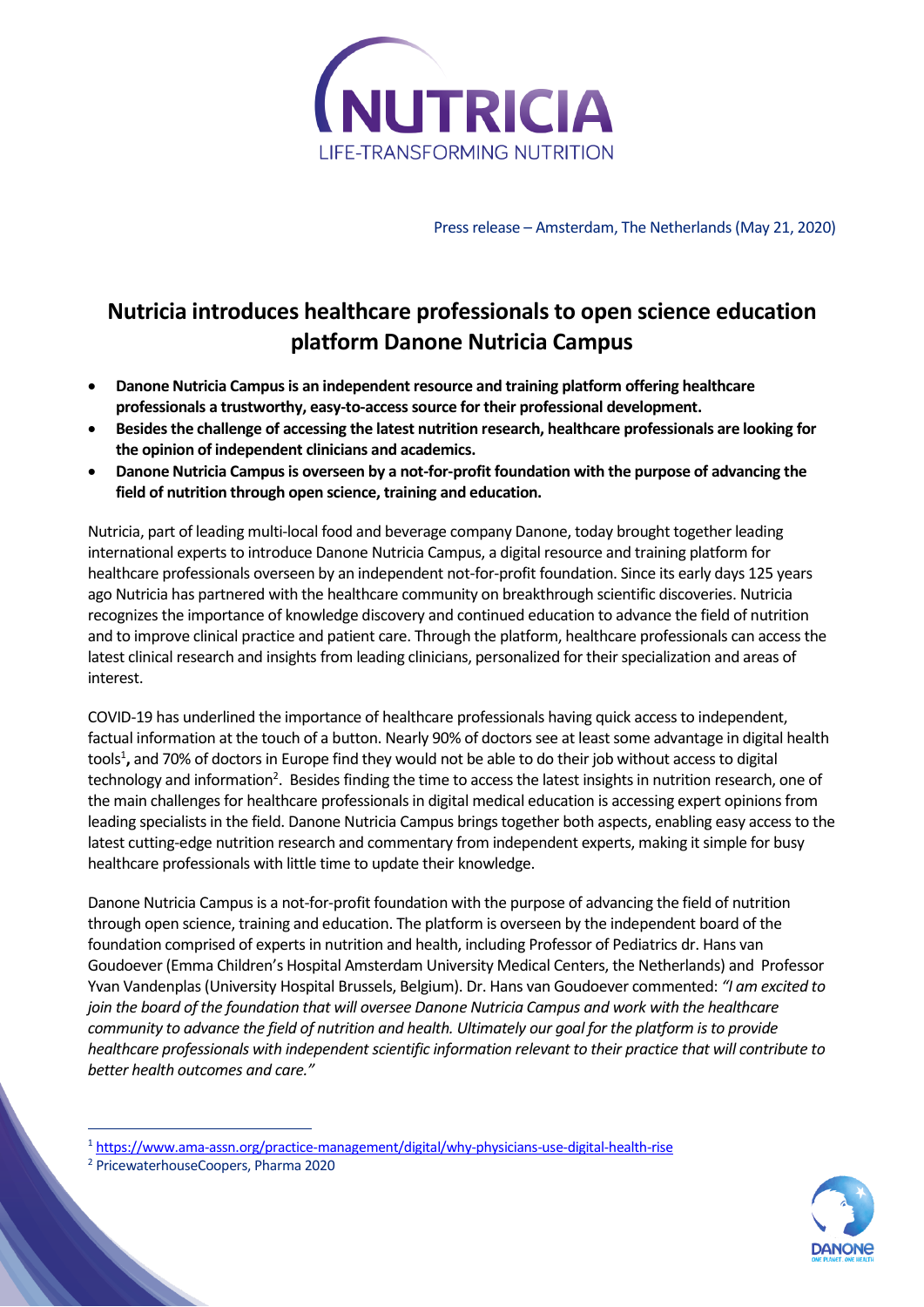

The scientific education programs available on Danone Nutricia Campus range from specializations such as the role of nutrition in early life, the benefits of breastfeeding, allergy and immunity, disease-related malnutrition and nutrition in aging as well as in critical care. The nutrition research and educational content on the platform will be curated by the foundation's Scientific Board. By following the programs, healthcare professionals are able to advance their professional development through personalized medical education and connect with peers in their community.

**Katrien van Laere, VP of Medical and Scientific Affairs, Market Access for Specialized Nutrition** at Danone commented: *"We are incredibly proud to make available the resources of Danone Nutricia Campus to the healthcare community today. In a time that has placed unprecedented strain on healthcare systems, Nutricia is committed to supporting healthcare professionals in providing ever better care. We hope Danone Nutricia Campus will contribute to continued knowledge development and advancing insight in the field of nutrition and we thank the independent board members for their leadership in carrying it forward."*

With Danone Nutricia Campus, Nutricia reinforces its commitment to collaboration and pioneering science that examines how specialized nutrition can impact health across the lifespan for years to come.

To find out more and check out the platform [About Us | \(danonenutriciacampus.org\).](https://www.danonenutriciacampus.org/who-we-are)

**CONTACTS Karl O'Doherty** *Susie Kuijpers* [Karl.odoherty@ketchum.com](mailto:Karl.odoherty@ketchum.com) [susie.kuijpers@danone.com](mailto:susie.kuijpers@danone.com) +44 (0)20 3755 6492 Tel. +31 6 46237286

**Account Director, Ketchum Senior Manager External Communications, Danone**

## ABOUT NUTRICIA

Building on 125 years of research, innovation and care, Nutricia has pioneered medical nutrition to enable life-changing and life-saving health outcomes, for people to live life to the fullest, despite health challenges. The Nutricia portfolio supports healthy growth and development and patients from early life and onwards into old age. Its nutritional solutions help to address some of the world's biggest health challenges; pre-term birth, faltering growth, food allergy, rare metabolic diseases, age-related conditions and chronic disease, such as frailty, cancer, stroke and early Alzheimer's disease.

As part of Danone, Nutricia embraces the company's "One Planet. One Health" frame of action reflecting that the health of people and the health of the planet are interconnected and therefore seeks to protect and nourish both.

Visit www.nutricia.com.